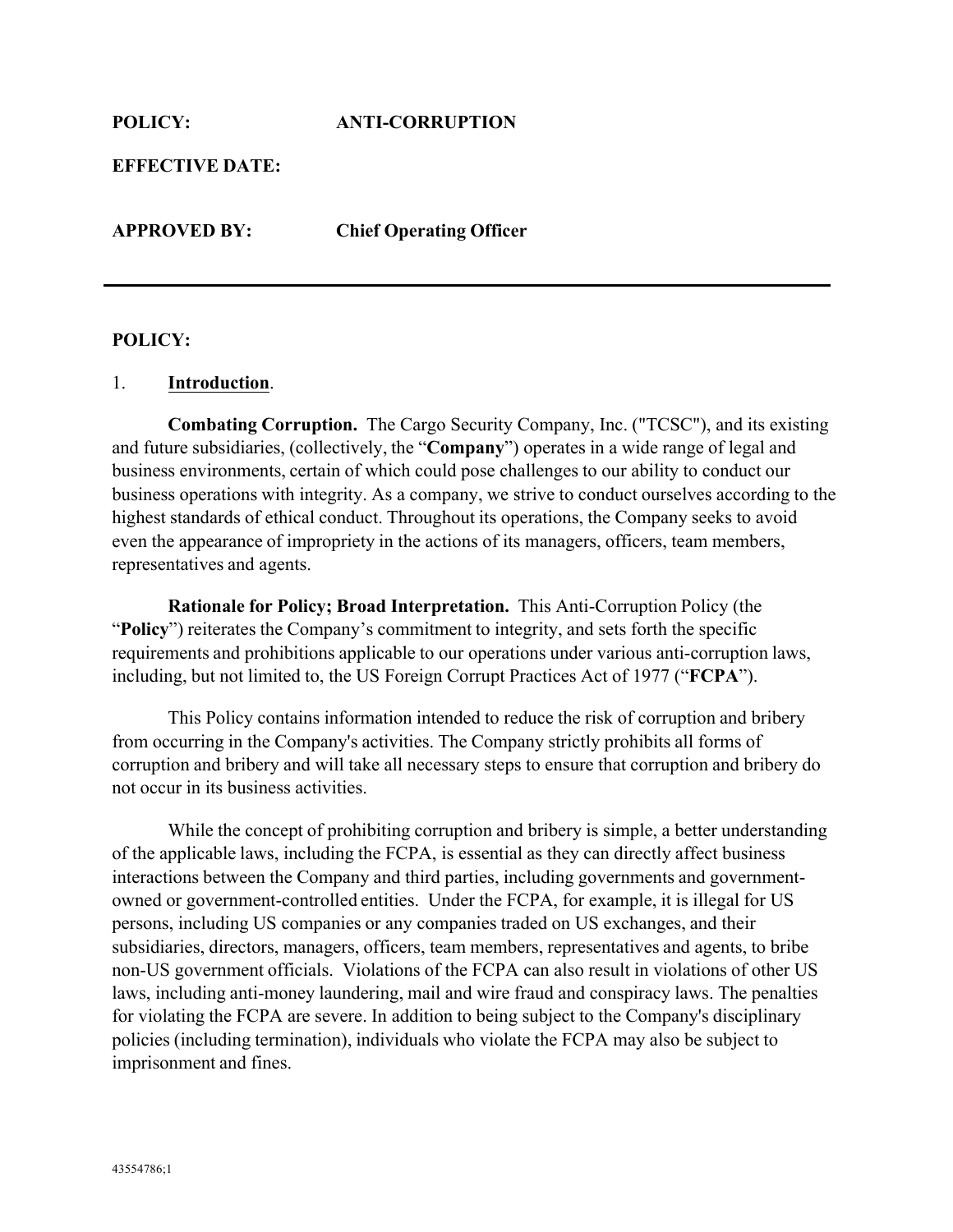Aside from the FCPA, the Company may also be subject to other US and non-US anticorruption laws, in addition to the local laws of the countries in which the Company conducts business. While this Policy generally sets forth the expectations and requirements for compliance with those laws, it is not intended to cover the specific provisions of every applicable law or be an exhaustive list of prohibited activities and practices. It is designed to assist parties in "doing the right thing." Parties should construe this Policy broadly and give effect to both the letter and the spirit of the Policy. This Policy should not prevent Company Personnel from conducting legitimate business with private parties or any government or government official, as long as they comply with the Company' policies and procedures and all applicable laws and regulations.

**Applicability.** This Policy is applicable to all of the Company's operations worldwide. This Policy applies to (i) all of the Company's managers, officers and team members and (ii) the Company's agents, consultants, joint venture partners and any other third-party representatives that have conducted business with, or on behalf of, the Company (collectively, "**Personnel**").

#### **2. Prohibited Payments.**

Company Personnel are prohibited from directly or indirectly making, promising, authorizing or offering anything of value to any government official on behalf of the Company to secure an improper advantage, obtain or retain business, or direct business to any other person or entity. This prohibition includes payments to third-parties where the Company team member or agent knows, or has reason to know, that the third-party will use any part of the payment for bribes.

a) **Cash and Non-Cash Payments: "Anything of Value."** Prohibited payments may arise in a variety of settings and include a broad range of payments beyond the obvious cash bribe or kickback. For example, the FCPA prohibits giving "anything of value" for an improper purpose. This term is very broad and can include:

- (i) Gifts;
- (ii) Travel, meals, lodging, entertainment, or gift cards;
- (iii) Loans or non-arm's length transactions;
- (iv) Charitable or political donations; and
- (v) Business, employment, or investment opportunities.

b) **Government Official.** This term should be interpreted broadly to mean any official or employee of a government or public organization (including departments or agencies thereof), or a person acting in an official governmental capacity as well as employees of staterun or state-owned entities such as public utilities or schools, and shall specifically include under the FCPA:

> (i) Officers or employees of a non-US government or any department, agency or instrumentality thereof;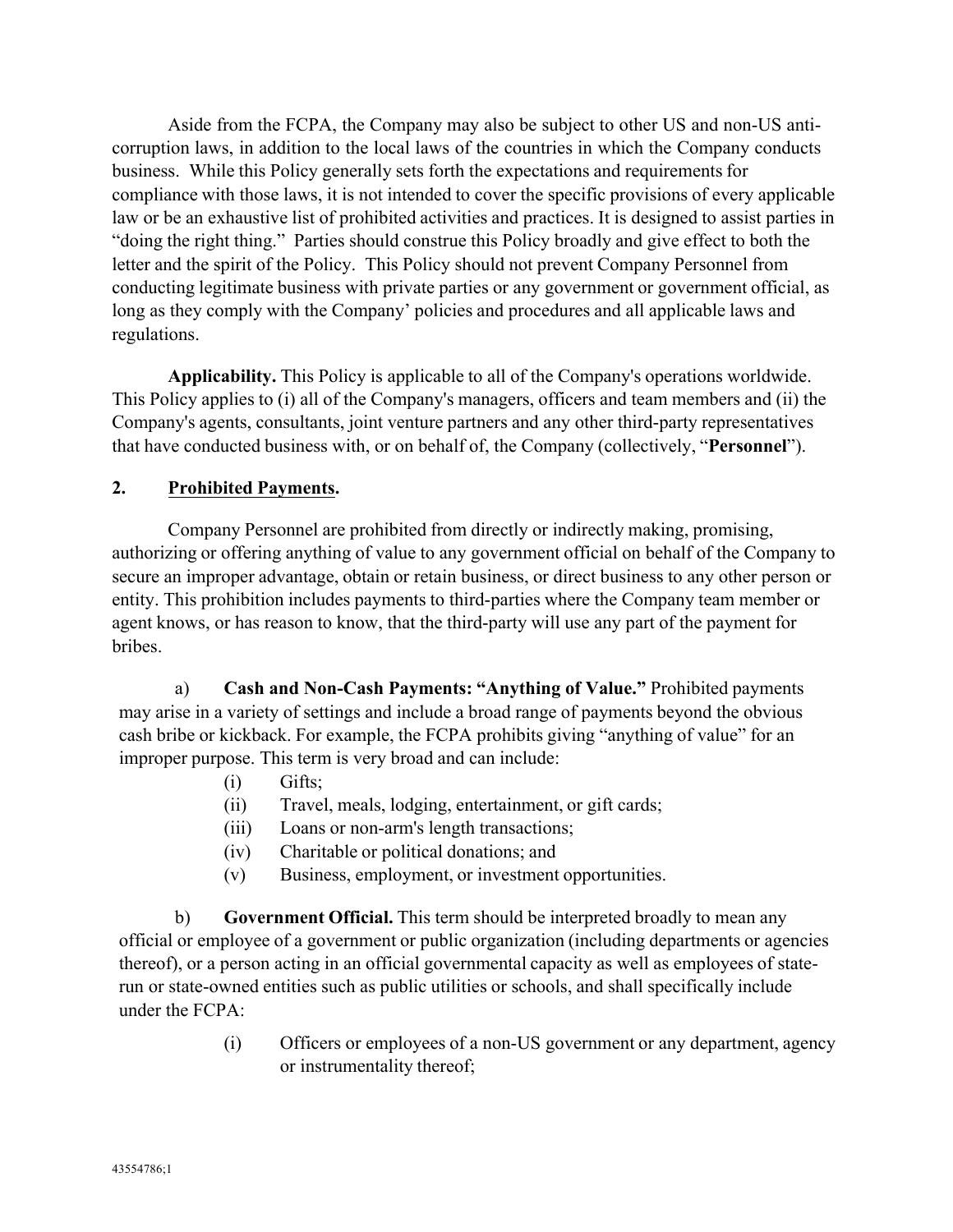- (ii) Officers or employees of a company or business owned in whole or in part by a non-US government ('state owned or controlled enterprises');
- (iii) Officers or employees of a public international organization (such as the United Nations, World Bank or the European Union);
- (iv) Non-US political parties or officials thereof;
- (v) Candidates for non-US political office; and
- (vi) Anyone acting on behalf of any of the above.

On occasion, a government official may attempt to solicit or extort improper payments or anything of value from Company Personnel. Anyone so solicited must inform the government official that the Company does not engage in such conduct and immediately report the incident to TCSC Chief Operating Officer.

c) **Commercial Parties.** Bribery involving commercial (e.g., non-governmental) parties is also prohibited under this Policy. To this end, Company Personnel shall not offer, promise, authorize the payment of, or pay or provide anything of value to any person, employee, agent, or representative of another company to induce or reward the improper performance of any function or any business-related activity. Company Personnel shall not request, agree to receive, or accept anything of value from any person employee, agent, or representative of another company or entity as an inducement or reward for the improper performance of any function or business-related activity.

3. **Permitted Payments.** While it is important to remember that this Policy generally prohibits the payment, or provision of anything of value, to others if the purpose is to induce or reward the improper performance of any function or any business-related activity, the anticorruption laws do permit, in certain very limited and unique situations, the making of what would otherwise be considered impermissible payments. For example, under the FCPA, there are three categories of these types of permitted payments:

a) **Facilitating Payments.** The FCPA includes a very limited and technical exception for nominal payments made to low-level government officials to ensure or speed the proper performance of a government official's routine, non-discretionary duties or actions, such as: (i) clearing customs, (ii) processing governmental papers such as visas, permits, or licenses, (iii) providing police protection, and (iv) providing mail, telephone, or utility services. Notwithstanding this statutory exception, it is the Company's policy that all such payments are strictly prohibited except in very limited circumstances (e.g., imminent threats to health or safety). If you have a question about whether a certain payment represents a facilitation payment, encounter a demand for a facilitation payment, or you suspect one has been made, please contact the TCSC Chief Operating Officer immediately.

b) **Promotional Hospitality and Marketing Expenses or Pursuant to a Contract.**  The Company may be permitted to pay for the reasonable cost of a non-US government official's meals, lodging or travel if, and only if, the expenses are bona fide, reasonable, and directly related to the promotion, demonstration or explanation of Company products or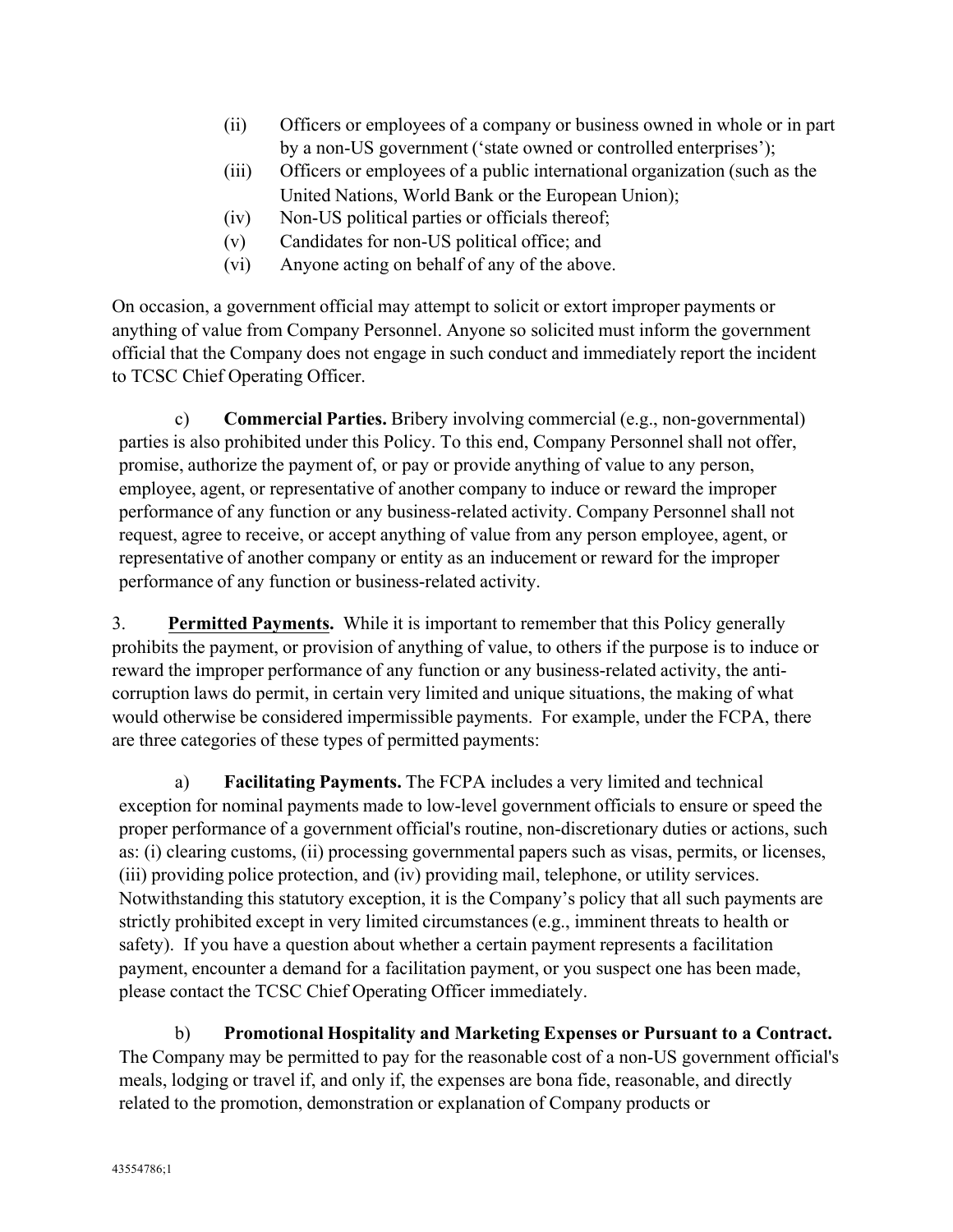services, or the execution of a contract with a non-US government or agency. Again, any question as to whether a payment might fall within this category should be presented to the TCSC Chief Operating Officer for approval.

c) **Promotional Gifts.** Promotional gifts of nominal value may be given to a non-US government official as a courtesy in recognition of services rendered or to promote goodwill. Personnel should seek prior approval of any such gift from the TCSC Chief Operating Officer, and all such gifts must be nominal in value and should generally bear the trademark of the Company or one of its products.

# **4. Political and Charitable Contributions.**

Contributions on behalf of the Company to candidates for political office are prohibited unless the TCSC President of Human Resources pre-approves them in writing. Personnel are entitled to their own political views and activities, but they may not use Company resources to promote those views or associate their personal views with those of the Company.

As part of its corporate citizenship activities the Company may support local charities or provide sponsorship. Appropriate due diligence must be conducted on any proposed recipient charity, and charitable contributions or sponsorships must be pre-approved in writing by the TCSC Chief Operating Officer.

# **5. Record Keeping.**

It is the Company's policy to implement and maintain internal accounting controls based upon sound accounting principles. All accounting entries in the Company's books and records must be timely and accurately recorded and include reasonable detail to fairly reflect its transactions. These accounting entries and the supporting documentation must be periodically reviewed to identify and correct discrepancies, errors, and omissions. With regard to compliance with anti-corruption laws in particular:

a) **Authorization for Transactions.** All transactions involving the provision of anything of value to any government official must occur only with appropriate Company authorization.

b) **Recording Transactions.** All transactions involving the provision of anything of value to a government official must be timely and accurately recorded in the Company's books.

c) **Tracking Transactions.** All transactions involving the provision of anything of value to a government official must be tracked in a separate log or record, with supporting documentation identifying:

> (i) The names and positions of the Personnel requesting and authorizing the transaction.

(ii) The name and position of the government official involved in the transaction.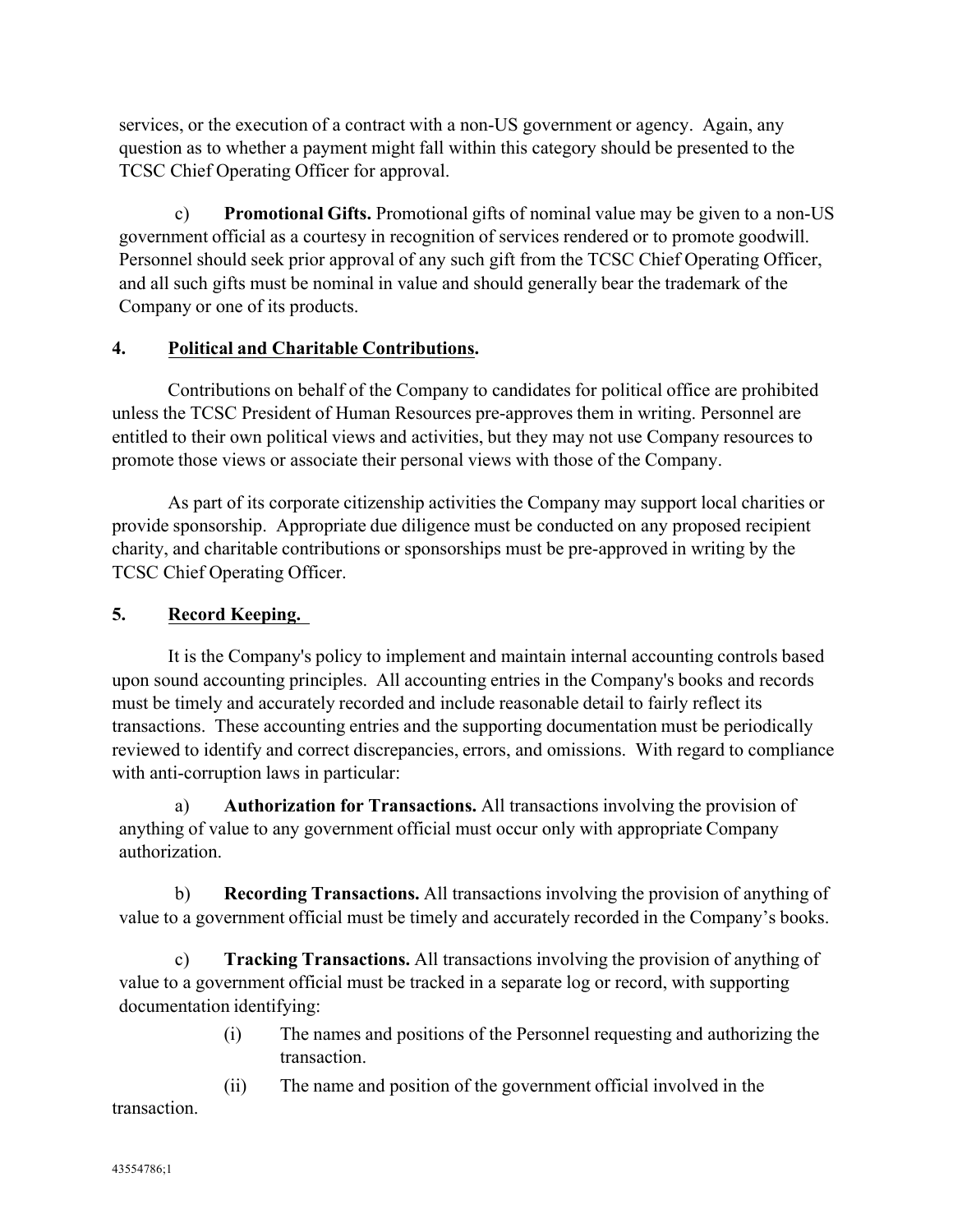(iii) A description, including the value, of the payment or provision of anything of value, and where applicable, a description of the Company's products or services being promoted or the relevant contractual provision if the payment was made pursuant to a contract.

### 6. **Other Financial Policies (Money Laundering, Tax Evasion, Exchange Controls).** As

part of, and in addition to, the record keeping requirements referred to above, the Company is committed to: (i) conducting its business transactions in an open and transparent manner; (ii) maintaining financial books, records and accounts that accurately, fairly and reasonably reflect such transactions; and (iii) complying with all applicable laws, rules and regulations, including those governing money laundering, tax evasion and exchange controls. Therefore, all Personnel must maintain financial and other records which accurately reflect Company transactions and transactions with others on the Company's behalf. Suspicious transactions without prior approval are prohibited, including any transactions that might appear to involve money laundering, tax evasion or exchange control violations**.**

Money laundering is a generic term used to describe the process of hiding the criminal origins of money or money's worth (*i.e.,* the proceeds of crime) within legitimate business activities and transactions. Tax evasion is the process of improperly concealing taxable funds from taxing authorities such as the Internal Revenue Service for the purpose of avoiding taxes. Exchange controls are laws governing how foreign or domestic currency can be exchanged in a particular jurisdiction. Company team members are routinely trained to comply with procedures outlined by the Bank Secrecy Act (BSA) and the reporting of instances of suspicious activity as mandated by the Financial Crimes Enforcement Network (Fin CEN). The following transactions may give rise to suspicions regarding money laundering, tax evasion or exchange control violations:

- (i) Transactions involving unknown parties or conducted through unknown or unnecessary intermediaries;
- (ii) Transactions involving abnormal, unexplained or unnecessary transactions or settlement methods;
- (iii) Transactions using shell companies and/or companies in tax havens or jurisdictions known for money laundering activities;
- (iv) Cash transactions or transactions using bank drafts, money orders or cashier's checks;
- (v) Transactions involving payments sent to a country other than the country where the transaction is taking place or the services are being performed; and
- (vi) Transactions involving payments to persons or companies who are not directly related to the transaction or the services performed.